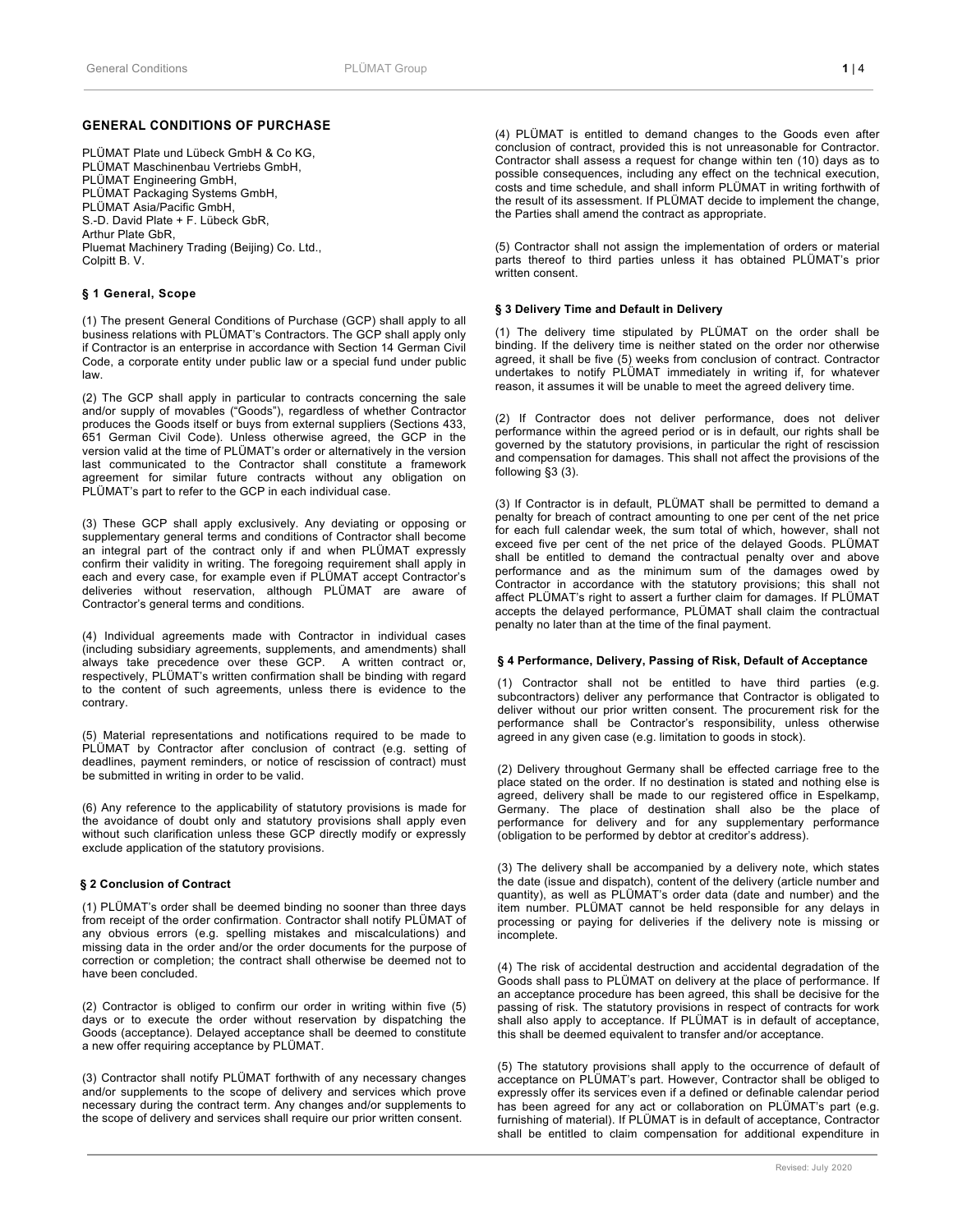accordance with the statutory provisions (Section 304 German Civil Code). If the contract relates to a non-fungible article to be produced by Contractor (custom-made item), Contractor shall have further rights only if PLÜMAT has agreed to collaborate and are responsible for failing to collaborate.

### **§ 5 Prices and Terms of Payment**

(1) The price stated on the order shall be binding. All prices are net and are exclusive of VAT unless VAT is shown separately.

(2) Unless otherwise agreed in individual cases the price shall be inclusive of all deliveries, performance and ancillary services provided by Contractor (e.g. assembly and installation), and all additional costs (e.g. proper packaging, transport costs including any transport and liability insurance).

(3) Payment of the agreed price is due within thirty (30) calendar days from complete delivery and performance (including any acceptance procedure that may have been agreed) and delivery of a proper invoice. If PLÜMAT pays within fourteen (14) calendar days, Contractor shall grant PLÜMAT a discount of 3 per cent on the net invoice amount. If payment is made by bank transfer, it shall be deemed punctual if PLÜMAT remittance order is received by PLÜMAT's bank prior to expiry of the payment deadline; PLÜMAT cannot be held responsible for any delays caused by the banks involved in the payment process.

(4) PLÜMAT does not owe any interest on overdue payments. The statutory provisions shall apply in respect of default in payment.

(5) PLÜMAT shall be entitled to the rights of setoff and retention and the right to plead the defence of non-fulfilment of contract to the extent permitted by law. In particular, PLÜMAT shall be entitled to retain any due payments as long as PLÜMAT is still entitled to claims against Contractor for incomplete or defective deliveries.

(6) Contractor shall have the right to setoff or retention only for legally established or undisputed counterclaims.

#### **§ 6 Services**

(1) Deliveries and services shall be provided according to the state of the art. Contractor shall comply with the laws, regulations and legal restraints applicable in the Federal Republic of Germany as well as with the technical rules, standards and guidelines in the version applicable at the respective contract date.

(2) Contractor shall notify PLÜMAT forthwith and in writing if it has any reservations regarding our specifications, our drawings, other documents pertaining to the order and/or the envisaged type of implementation.

(3) Quantities, weights and measures shall be as determined by PLÜMAT's incoming goods inspection, unless proven otherwise.

(4) PLÜMAT is entitled to specify the carrier to be used for deliveries effected ex works.

#### **§ 7 Items provided by Plümat / Reservation of Title**

(1) PLÜMAT reserves title to any items provided to Contractor. Any processing or conversion of items shall be effected by Contractor in PLÜMAT's name. If the Goods subject to PLÜMAT's retention of title (hereinafter: Retained Goods) are processed together with other goods owned by third parties, PLÜMAT shall acquire co-ownership in the new item in proportion of the value of the Retained Goods (purchase price plus VAT) to the other goods at the time of processing.

(2) If the Retained Goods are inseparably combined with other goods owned by third parties, PLÜMAT shall acquire co-ownership in the new item in proportion of the value of the other components to the value of the Retained Goods (purchase price plus VAT) at the time of combination. If the other components used for the combination constitute the major part of the new item, the Parties herewith agree that Contractor shall confer upon PLÜMAT co-ownership in the Goods on a pro-rata basis; Contractor shall keep the Goods owned or partially owned by us in its custody on our behalf.

(3) To the extent that any collateral granted to PLÜMAT pursuant to the above  $\S 7$  (1) and/or  $\S 7$  (2) exceeds the purchase price of all unpaid Retained Goods by more than 10 %, Contractor shall be entitled to demand that we release collateral at our discretion.

#### **§ 8 Packaging**

(1) Contractor shall package all Goods at its own expense, properly and appropriate to their nature, the mode of transport, and in accordance with German regulations.

(2) Unless otherwise agreed, Contractor shall take back packing materials at the place of destination free of charge. Should PLÜMAT releases Contractor from the above obligation, packing materials and containers will become PLÜMAT's property, in which case Contractor shall not be entitled to any compensation.

# **§ 9 Nondisclosure and Retention of Title**

(1) PLÜMAT retains the right of ownership and copyright in all images, plans, drawings, calculations, execution instructions, product descriptions and other documentation. Such documents shall be used only for the contractual performance and shall be returned to PLÜMAT on completion of the contract. Contractor shall impose the same obligation on any subcontractors commissioned with PLÜMAT's permission. The documents shall not be disclosed to any other third parties, even after termination of the contract. The obligation to secrecy will expire only if and insofar as the knowledge contained in the documents supplied by PLÜMAT has become common knowledge.

(2) The above provision shall likewise apply to substances and materials (e.g. software, finished and semi-finished products), and to tools, templates, samples, and other items that PLÜMAT provide to Contractor for the production. As long as they are not used in production, such items shall be stored separately and sufficiently insured against destruction and loss at Contractor's expense.

(3) Processing, mixing, or combining (further processing) of items provided by Contractor is carried out on PLÜMAT behalf. The same applies if PLÜMAT process supplied Goods, so that PLÜMAT is deemed to be the manufacturers and acquire ownership in the product in accordance with the statutory provisions during the processing at the latest.

(4) The transfer of ownership of the Goods to PLÜMAT shall be unconditional and regardless of payment of the price. However, if, in individual cases, we accept Contractor's offer of transfer of ownership induced by payment of the purchase price, Contractor's retention of ownership shall terminate no later than on payment of the purchase price for the delivered Goods. PLÜMAT shall be entitled to resell the Goods in the ordinary course of business even before payment of the purchase price subject to advance assignment of the relevant receivables (alternatively, simple extended retention of ownership to apply to resale of the Goods. Any other type of retention of ownership shall be excluded, particularly extended or transferred retention of ownership or any extension to cover processing of the Goods.

(5) The Contractor shall be permitted to refer to PLÜMAT's mutual business relations in advertising materials only with PLÜMAT's express written consent. This shall also apply to product images showing machines and machine parts or similar.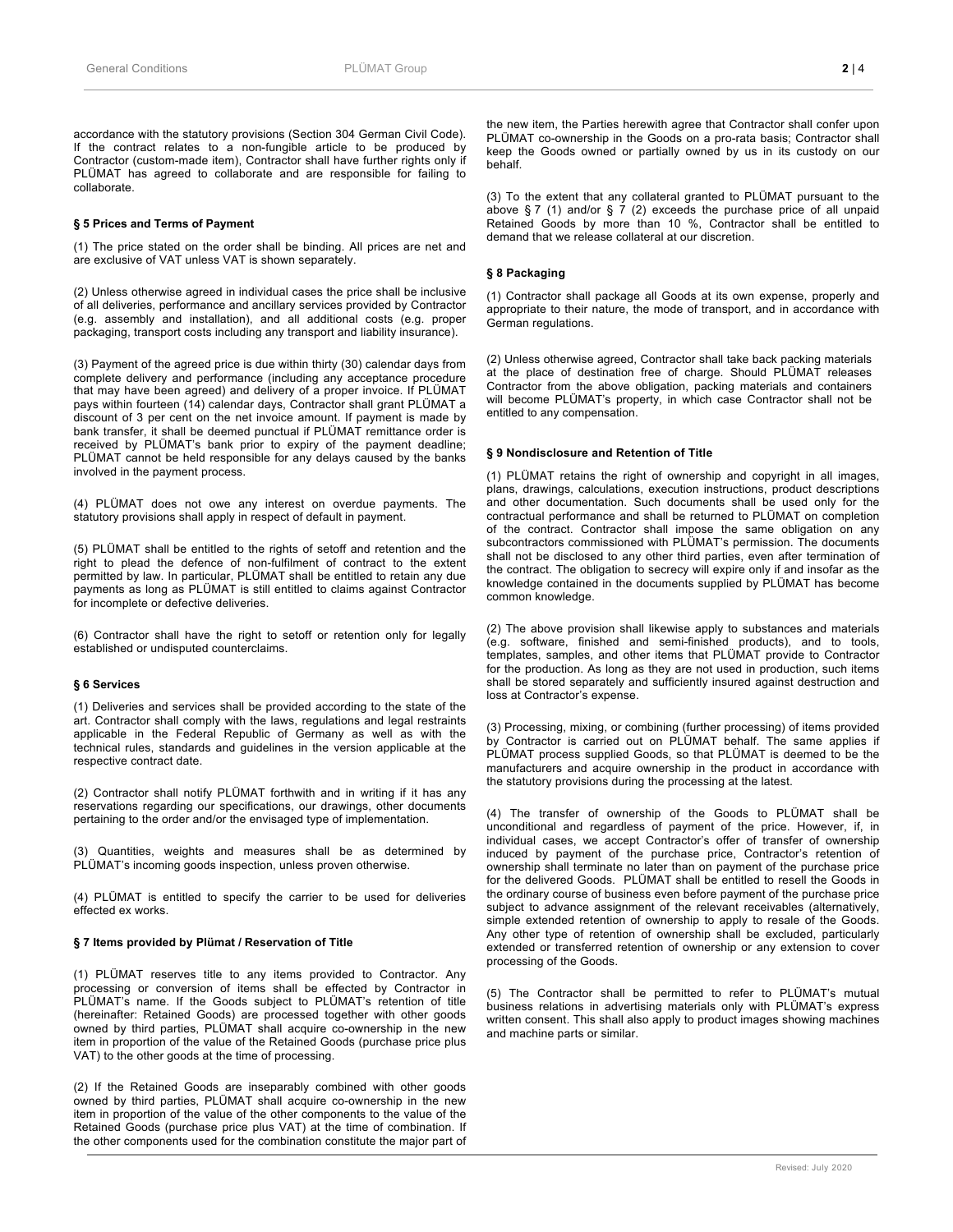#### **§ 10 Defective Delivery**

(1) Unless otherwise specified below, the statutory requirements shall apply to our rights with regard to material defects and defects in title of the Goods (including wrong and short delivery, improper assembly or installation, inadequate installation or operating instructions), and in case of other breaches of duty on the part of Contractor.

(2) In accordance with the statutory regulations, Contractor shall be particularly liable for the Goods having the agreed properties at the time of passing of risk. The agreement on the properties of the Goods shall be deemed to be the product descriptions that are the subject of the relevant contract, particularly through designation or reference on PLÜMAT's order, or which are incorporated into the contract in the same way as these GCP. It is irrelevant whether the product description comes from PLÜMAT, from Contractor, or from the manufacturer.

(3) PLÜMAT shall not be obliged to inspect the goods or make any special enquiries about any defects at the time the contract is concluded. Notwithstanding § 442 para. 1 sentence 2 BGB, PLÜMAT shall therefore be entitled to claim for defects without restriction even if PLÜMAT was unaware of the defect at the time the contract was concluded as a result of gross negligence.

(4) The commercial duty to inspect the Goods and notify Contractor of any defects shall be governed by the statutory provisions of Sections 377, 381 German Commercial Code, save that PLÜMAT's duty to inspect shall be limited to defects that are obvious from a visual inspection during our incoming goods inspection, including inspection of the delivery notes, and/or our quality control during random sample testing (e.g. damage in transit, wrong and short delivery). Insofar as an acceptance procedure has been agreed, there shall be no inspection obligation. Apart from that, it will depend on the extent to which an inspection would be expedient in accordance with proper business practice, taking into account the circumstances of the individual case.

PLÜMAT's obligation to give notice of any subsequently discovered defects shall remain unaffected. Notwithstanding PLÜMAT's duty to inspect, PLÜMAT's complaint (notification of defects) shall in any event be deemed to be prompt and timely if it is sent within 21 working days of discovery or, in the case of obvious defects, of delivery.

(5) If Contractor fails to honour its obligation to supplementary performance – at PLÜMAT's discretion either by rectifying the defect (repair) or by supplying a non-defective item (substitute delivery) – within a reasonable period of time set by PLÜMAT, PLÜMAT shall be entitled to rectify the defect itself and demand from Contractor reimbursement of the costs required or an appropriate advance payment. If supplementary performance by Contractor has failed or is unacceptable to PLÜMAT (e.g. because of particular urgency, risk to operational safety, or imminent occurrence of disproportionate damages), PLÜMAT shall not be obliged to set a deadline; PLÜMAT shall notify Contractor of such circumstances immediately and, if possible, in advance.

(6) In the event of a defect in quality or title PLÜMAT shall additionally be entitled to a reduction of the purchase price or rescission from the contract in accordance with the statutory provisions. PLÜMAT shall furthermore be entitled to claim damages and reimbursement of expenses in accordance with the statutory provisions.

### **§ 11 Recourse against Supplier**

(1) In addition to the claims for defects PLÜMAT shall be fully and unrestrictedly entitled to PLÜMAT's statutory right of recourse within the supply chain (supplier recourse in accordance with Sections 445a, 445b, 478 German Civil Code). In particular PLÜMAT shall be entitled to demand from Contractor exactly the type of supplementary performance (remedy of defects or replacement) that PLÜMAT owe to its customer in the given case. This shall not restrict our statutory option (Section 439 (1) German Civil Code).

(2) Before PLÜMAT accepts or meets a claim for defects made by PLÜMAT's customer (including reimbursement of expenses in accordance with Sections 445a para. 1, 439 (2) German Civil Code), PLÜMAT shall contact Contractor with a brief description of the circumstances of the case and ask for a written statement. If no such statement is received within a reasonable period of time and no mutually acceptable solution is found, the claim for defects actually granted by PLÜMAT shall be deemed owed to PLÜMAT's customer, in which case it shall be incumbent upon Contractor to furnish proof to the contrary.

(3) PLÜMAT claims from recourse against Contractor shall apply even if the Goods have been processed by PLÜMAT or by one of our customers, e.g. by way of incorporation into another product, prior to their sale to a consumer.

## **§ 12 Manufacturer's Liability**

(1) If Contractor's responsible for a product defect, Contractor shall indemnify PLÜMAT for third-party claims insofar as the cause is within Contractor's sphere of control and organisation and Contractor itself is liable to third parties.

(2) As part of its obligation to indemnify, Contractor shall reimburse any expenses in accordance with Sections 683, 670 German Civil Code that arise from or in connection with a third-party claim, including any product recall carried out by PLÜMAT. PLÜMAT shall notify Contractor of the content and scope of any recall programme – as far as this is possible and reasonable – and give Contractor the opportunity to comment. Any additional statutory claims shall remain unaffected.

# **§ 13 Trade Mark and Industrial Property Rights**

(1) Supply of the Goods and their use by PLÜMAT must not violate any third-party property rights within the Federal Republic of Germany. PLÜMAT shall notify Contractor of any infringements alleged by third parties and coordinate with Contractor any subsequent steps in respect of judicial or extra-judicial disputes with the third party concerned.

(2) If a claim is made against PLÜMAT in respect of a violation of property rights for which Contractor is responsible, Contractor shall compensate PLÜMAT for all costs incurred by PLÜMAT in relation to third parties due to the violation of property rights (legal costs, penalties, damages, etc.)

(3) If the utilization of the delivery by PLÜMAT is impaired owing to existing third-party property rights, Contractor shall either acquire the required authorisation at its own expense or shall modify or replace the affected parts of the delivery in such a way that the utilization of the delivery no longer constitutes an infringement of third-party property rights, whilst at the same time complying with the provisions of the contract.

### **§ 14 Period of Limitation**

1) The mutual claims of the Parties to the contract shall become timebarred in accordance with the statutory provisions unless otherwise specified below.

(2) Notwithstanding Section 438 (1) No. 3 German Civil Code, the general limitation period for claims for defects shall be three (3) years as from passing of risk. Insofar as an acceptance procedure has been agreed, the limitation period shall commence upon acceptance. The three-year limitation period shall also apply mutatis mutandis to any claims for defects in title without affecting the statutory limitation period for material claims for the restitution of property of third parties (Section 438 (1) No. 1 German Civil Code); claims on the grounds of defects in title shall not become statute-barred as long as the third party is still entitled to assert the right against PLÜMAT, in particular in the absence of limitation.